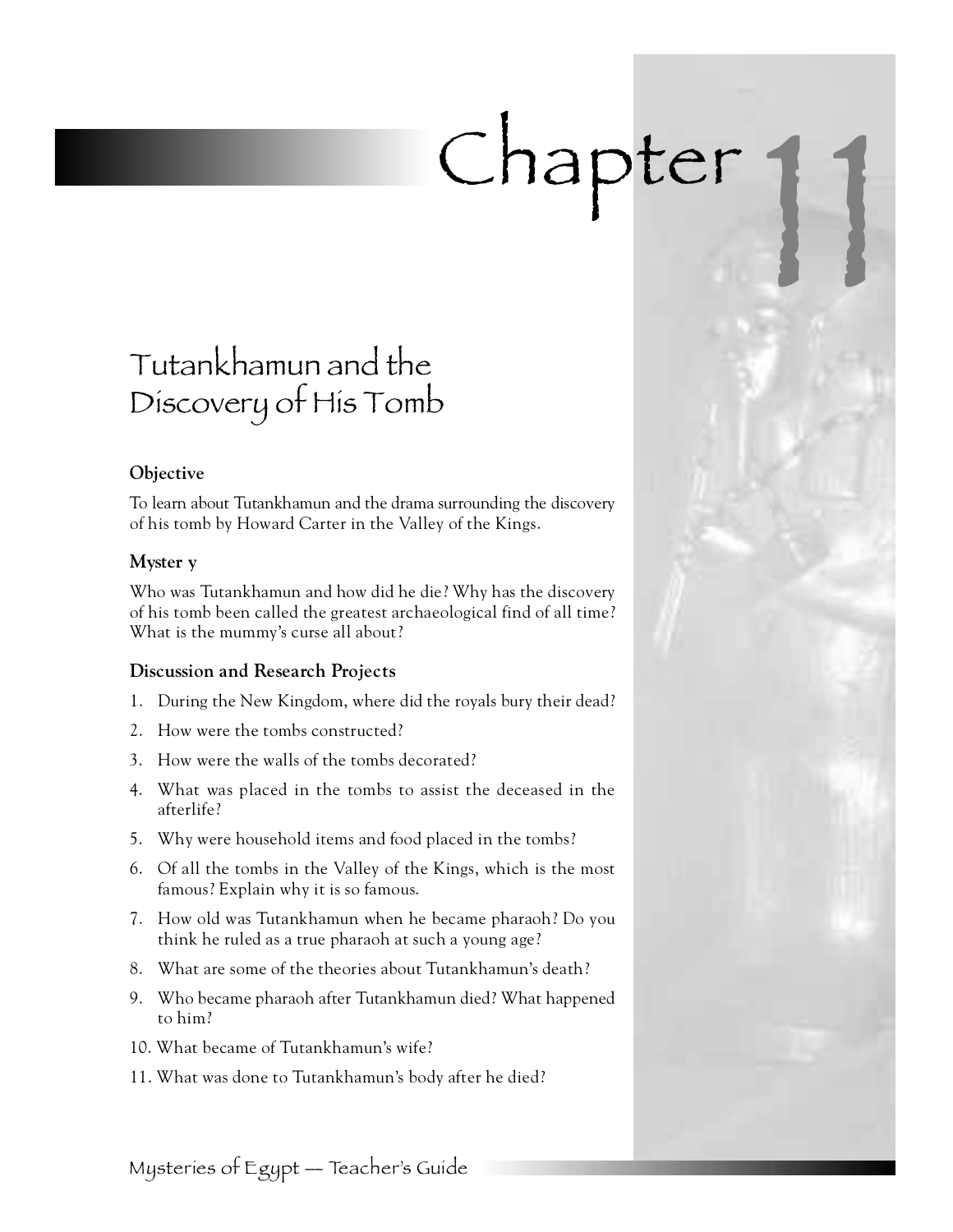- 12. Can you explain the "opening of the mouth" ceremony that was performed on Tutankhamun's mummy?
- 13. What do you know about the discovery of Tutankhamun's tomb? Who found it, when was it found and what happened to it in the years immediately following its discovery?
- 14. What kinds of treasures were found in Tutankhamun's tomb?
- 15. What do you know about the mummy's curse?
- 16. Gather information about the different theories on Tutankhamun's death. Discuss the pros and cons of each theory.

#### **Creative Projects**

- 1. Pretend you are a journalist at the press conference held to announce Howard Carter's discovery of the tomb. Write a story to communicate the news to the world.
- 2. Interview Tutankhamun and his sister-wife, and ask them about their childhood. Find out about life at Tell el-Amarna, the city their father, Akhenaten, built when he moved away from Thebes.
- 3. Create a dialogue between yourself and Tutankhamun, who now lives in the afterworld. Ask him to describe his journey to the afterworld and to explain what it is like to live there . Ask him to tell you about the circumstances surrounding his premature death.
- 4. Use **Activity Sheet 26** to learn about Tutankhamun's tomb.
- 5. Use **Activity Sheet 27** to learn about some of the treasures found in Tutankhamun's tomb.
- 6. Use Activity Sheet 28 to learn about Tutankhamun's life from artwork found in his tomb.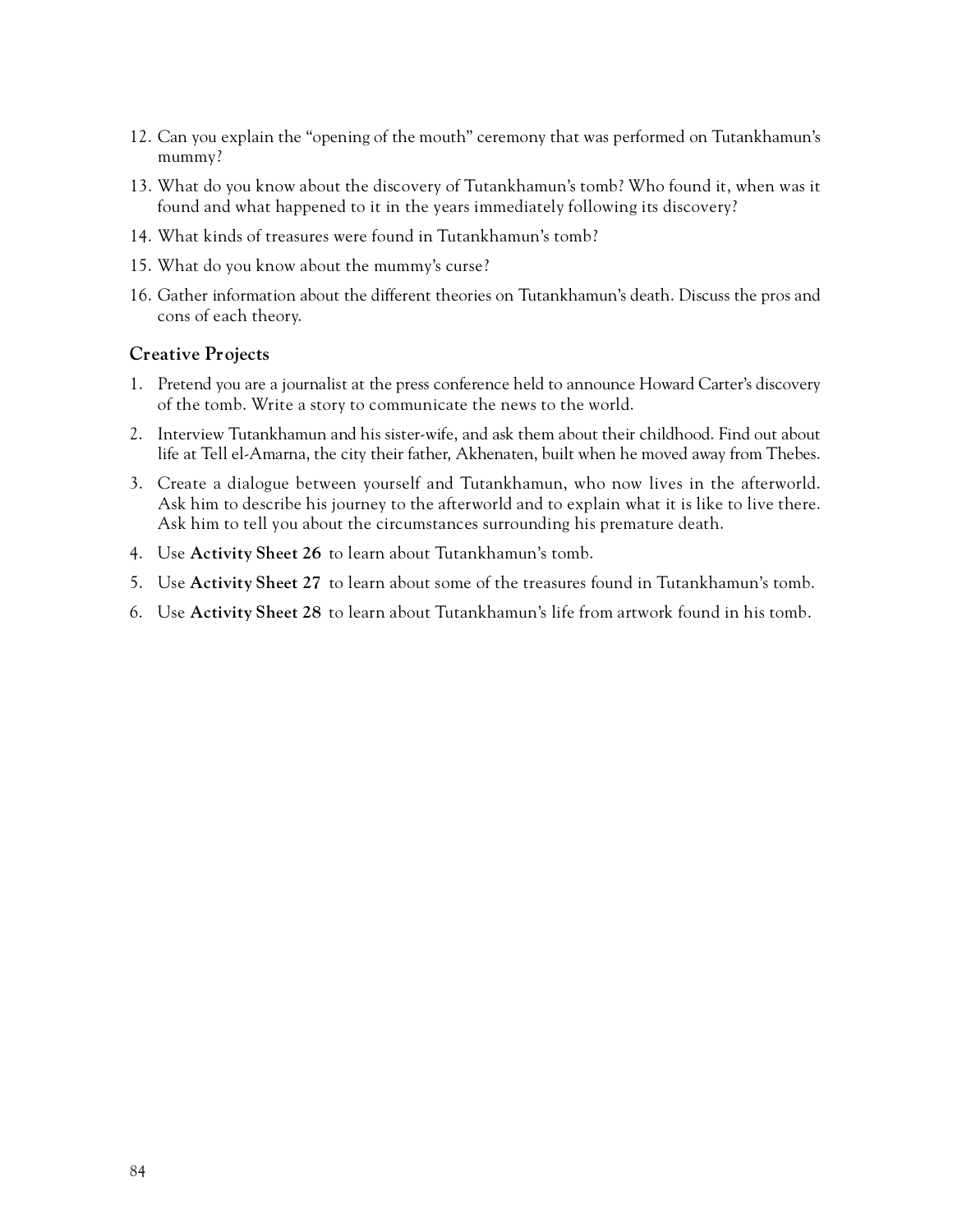# FACT SHEET: Tutankhamun and His Tomb

# **Valley of the Kings**

The Valley of the Kings is famous for its royal tombs. These beautifully painted tombs have been designated a World Heritage Site by UNESCO. For over a thousand years, the kings, queens and nobles of the New Kingdom (1550-1070 B.C.) were buried in the Theban necropolises, the world's most magnificent burial g rounds.

The tombs were cut into the limestone rock in a remote wadi (a dry river valley) on the west side of the Nile, opposite the present-day city of Luxor. Their walls were painted



Road leading to the tombs in the Valley of the Kings. The Theban Peak can be seen in the background. CMC ECD98-018 #5

and sculpted with magnificent murals depicting scenes of daily life and the Land of the Gods. The chambers were filled with treasures  $-$  everything from furniture to food, statues, boats and jewels, which a person needed to sustain life into eternity. The royals hoped to find refuge from robbers and their enemies, who caused such havoc in the pyramid tombs of their predecessors.

The Valley of the Kings is located across the Nile from Thebes, the capital of Egypt during the New Kingdom. The Theban Peak, shaped like a pyramid, can be seen high above the burial grounds. This is perhaps one of the reasons the pharaohs chose this remote location.

The valley contains 62 known tombs, 24 of which are royal burials. The most famous (KV No. 62) belongs to the boy king Tutankhamun. Its entrance was found 3.9 metres (13 feet) below that of the tomb of Ramses VI, which was built after Tutankhamun's. The rubble from the construction of Ramses' tomb had fallen over the entrance to Tutankhamun's, concealing it and protecting it from further intervention by robbers.

# **Who Was Tutankhamun?**

Tutankhamun is the best-known pharaoh of ancient Egypt. He was probably the son of Akhenaten, the heretic king of the eighteenth dynasty. His mother was probably Queen Kiya, one of the king's secondary wives. Ankhesenamun,



Entrance to Tutankhamun's tomb in the Valley of the Kings CMC ECD98-034 #39



Inside the tomb of Ramses VII in the Valley of the Kings CMC ECD98-007 #47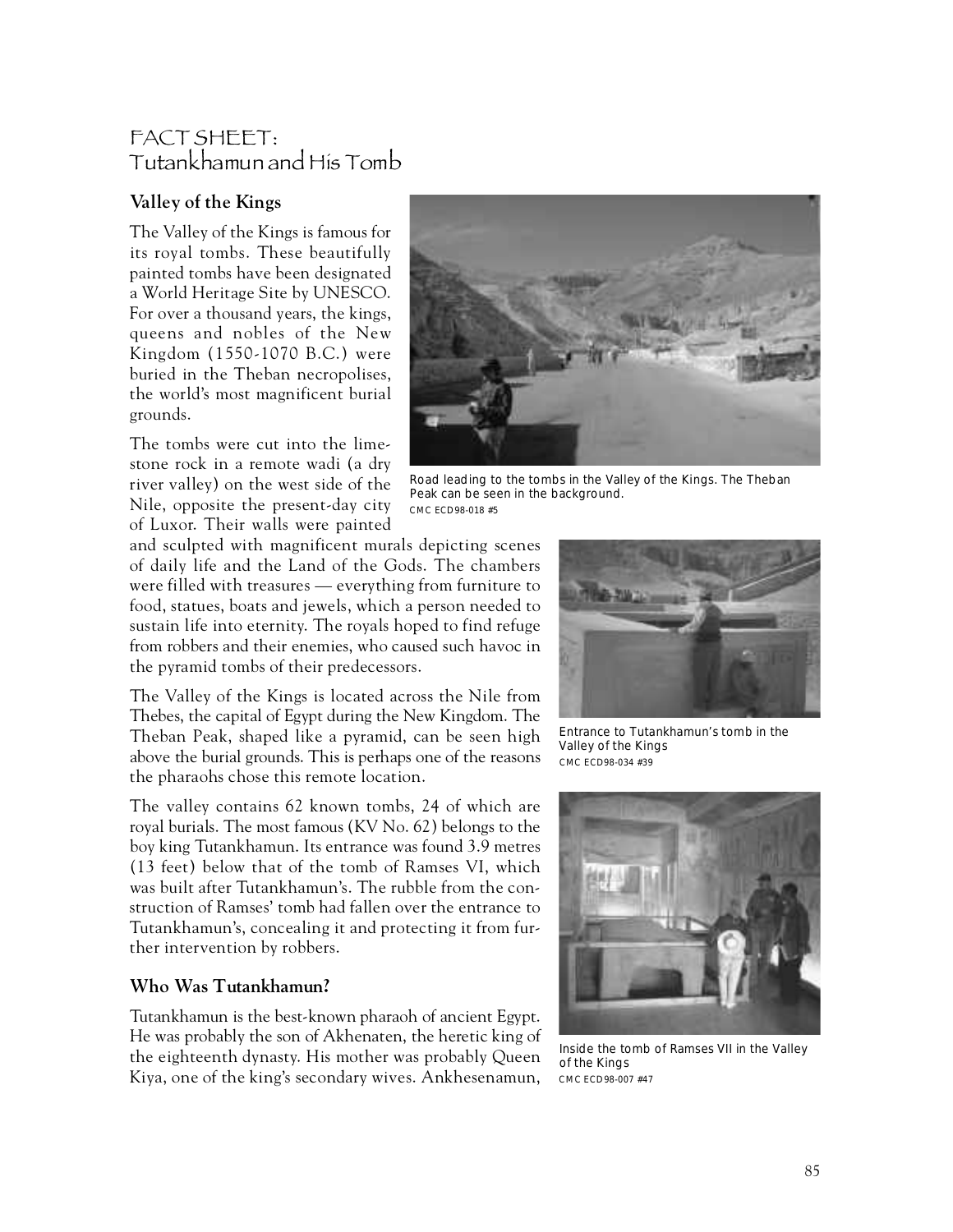

One of Tutankhamun's gold coffins, inside his sarcophagus Replica at the Pharaonic Village, Cairo CMC S97 9965

his older half sister, became his queen. Tutankhamun ascended the throne in 1333 B.C., at the age of nine, and reigned until his death at the age of seventeen or eighteen. Some speculate that he was murdered, and others think he may have been deliberately sent into battle to be killed. However, the exact cause of his death is unknown. Those who believe he was murdered point to the hole in his skull as



Statue of Akhenaten, who may have been Tutankhamun's father CMC S97 10043 (photo)

evidence, but some experts believe the hole was made after his death. His mummified body was so badly preserved that we may never know the true fate of this minor pharaoh.

Not all scholars agree on the identity of Tutankhamun's parents. One theory suggests that he was the son of Amenophis III and his principal wife Tiy or his secondary wife Meritre. When the results of DNA testing on the pharaohs become available, we may get a clearer picture of the royal lineage.



Ay (right) performs the "opening of the mouth" ceremony on Tutankhamun's mummy. Scene from Tutankhamun's burial chamber.

Photo: Harry Foster (CMC S98 3522)

#### **Clues into Tutankhamun's Death**

Researchers continue to investigate the cause of Tutankhamun's premature death. Bob Brier, a mummy specialist from Long Island University, has been tracking down clues that indicate Tutankhamun may have been killed by his elderly chief advisor and successor, Ay. An X-ray of his skull revealed a calcified blood clot at its base. This could have been caused by a blow from a blunt instrument, which eventually resulted in death.

The painting in Tutankhamun's burial chamber depicts his successor, Ay, at the "opening of the mouth" ceremony, giving life and breath to the young deceased pharaoh. Ay, a commoner, is wearing the leopard skin of a vizier and the crown of a pharaoh. Since Tutankhamun did not have a child to succeed him, some scholars speculate that Ay decided to seize the crown and declare himself king of Egypt.

There were at least two other deaths following that of Tutankhamun. His young wife, Ankhesenamun, pleaded with the king of the Hittites to send her one of his sons for a husband. She did not want to marry a servant, such as Ay. A son was sent, but he was murdered before he arrived.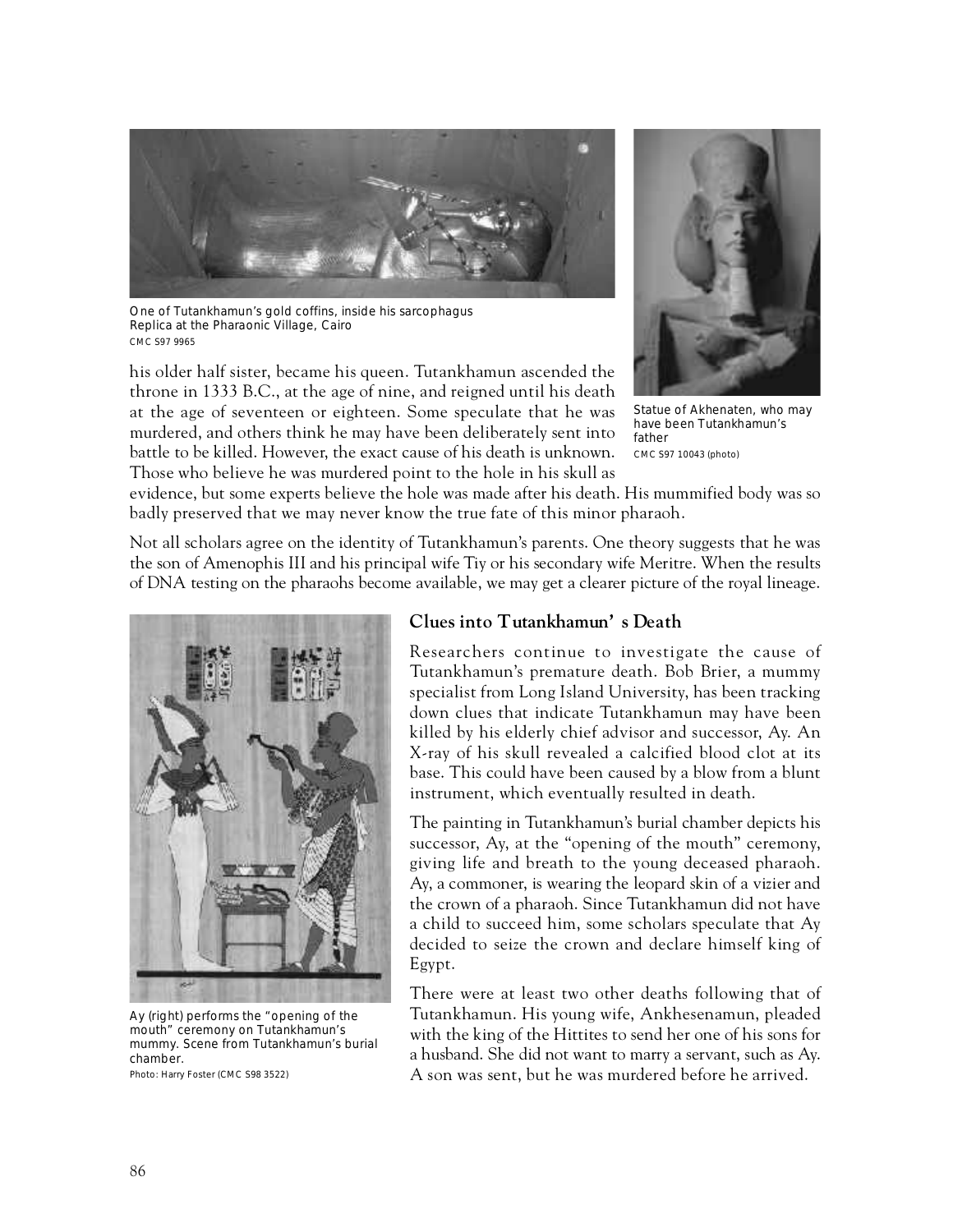So who did Ankhesenamun marry? There is now evidence that she married Ay. A ring has been found with her cartouche inscribed next to his. Did Ay force her to marry him, thus legitimizing his claim to the throne? Within three years of Ay's death, Ankhesenamun disappeared. Could she also have been the victim of a serial killer?

What happened to Ay? He died within a few years of seizing the throne. His cartouches, which he had inscribed on temple walls, were eradicated, his tomb was robbed and vandalized, and his mummy disappeared. His name was also eliminated from the official list of pharaohs, as was that of Tutankhamun.

Another theory on Tutankhamun's death suggests that he was murdered by General Horemheb, a man of low birth who became one of Akhenaten's closest advisors. Under Tutankhamun, he was appointed commander-in-chief of the army and deputy of the king. Following the demise of Tutankhamun and Ay, Horemheb became pharaoh. During his reign, he had the names of Akhenaten, Tutankhamun and Ay removed from the royal list of pharaohs, which suggests that he had personal reasons for eradicating those rulers from the records.

#### **Tu t a n k h a m u n ' s Funeral**

Since Tutankhamun died suddenly, his burial was arranged in haste. Following the mummification of his human remains, his body was placed in a gold coffin and transported across the Nile to the Valley of the Kings. In the funeral procession were Tutankhamun's wife and close relatives, priests and the highest officials of the land.

The tomb in which Tutankhamun was buried was probably intended for another person, but because of the young pharaoh's untimely death, it became his final resting place. Following



Bust of Tutankhamun found in his tomb CMC ECD98-010 #79 (photo)

the ritual "opening of the mouth" performed by his suc-



Priests lead the funeral procession taking Tutankhamun's coffin to his tomb. Re-enactment scene from the film Mysteries of Egypt. CMC ECD98-010 #52

cessor, Ay, his body and coffins were placed in a red sarcophagus in the burial chamber. The foot of the outer coffin was sliced off and splashed with resin before the lid was set in place. The mismatched lid may have been dropped as it was being lowered into place because it was cracked. By the looks of it, the shrines around the sarcophagus were hastily erected, banged into place without due care as to the proper ritual orientation. A wall was constructed to seal the burial chamber from the antechamber. With all the worldly goods required for a happy existence in the afterworld in place, the entrance to the tomb was sealed, and Tutankhamun's cartouche was stamped on the wet plaster wall. The outer corridor was then closed off and the entrance to the tomb filled with rubble to prevent access to the burial chamber.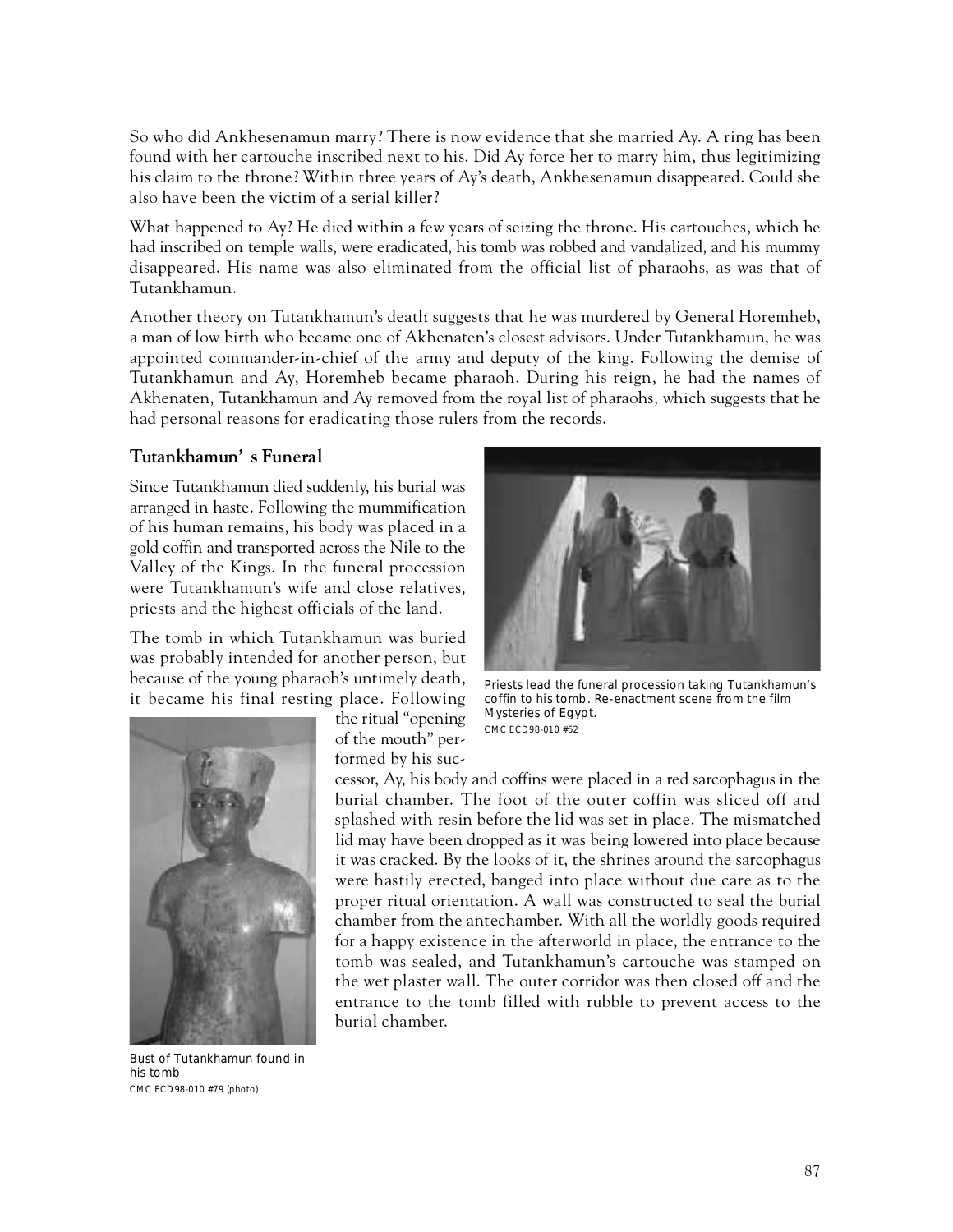

Howard Carter's water boy found the first step that led to Tutankhamun's tomb. Re-enactment scene from the film Mysteries of Egypt. Photo: Adham Mostafa (CMC S97 10385)



Howard Carter and Lord Carnarvon peer into Tutankhamun's tomb. Re-enactment scene from the film Mysteries of Egypt. Photo: Adham Mostafa (CMC S97 10671)

#### Tutankhamun's Tomb

The discovery of Tutankhamun's tomb on November 4, 1922 by the English archaeologist Howard Carter is considered the most important archaeological find of the century. Here is a quote from Carter's diary describing his reaction as he first peered into the tomb's antechamber.

I inserted the candle and peered in, Lord Carnarvon, Lady Evelyn and Callender standing anxiously beside me to hear the verdict. At first I could see nothing, the hot air escaping from the chamber causing the candle flame to flicker, but presently, as my eyes grew accustomed to the light, details of the room within emerged slowly from the mist, strange animals, statues and gold — everywhere the glint of gold  $\ldots$  <sup>15</sup>

When Lord Carnarvon, the English patron who financed Carter's work, could no longer stand the suspense, he asked, "Can you see anything?" Carter replied, "Yes, wonderful things."  $^{16}$ 

This famous quote sums up the excitement of this incredible discovery that took the world by storm . The awe-inspiring beauty of Tutankhamun's treasures has generated enormous interest in ancient Egypt.



Tutankhamun's internal organs were placed in these canopic jars made of calcite (a translucent stone). CMC ECD98-037 #90 (photo)

#### Tutankhamun's Treasures

Over 3,000 treasures were placed in Tutankhamun's tomb to help him in his afterlife, and the walls of the burial chamber were painted with scenes of his voyage to the afterworld. His mummy was found in the burial chamber. Four nested gilded wooden boxes (shrines) surrounded a red quartzite sarcophagus, inside which were three nested coffins. His body was wrapped in linen and over his face was placed an exquisite gold mask decorated with bands of glass paste imitating lapis lazuli and adorned with semi-precious stones and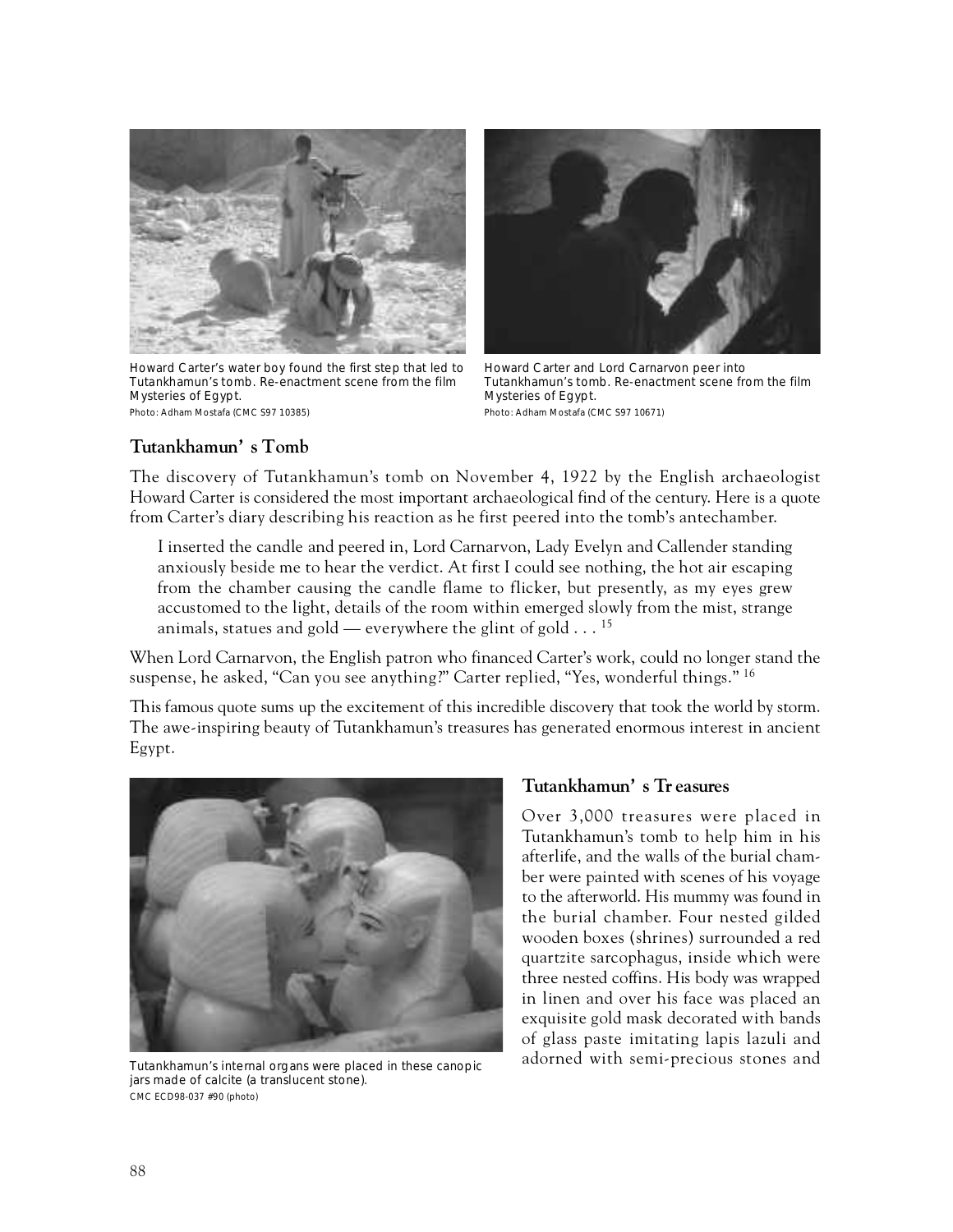glass. The mummy rested in the inner coffin, which is made of solid gold and weighs approximately 110.4 kilos (242.9 pounds).

#### **Plan of Tutankhamun's To m b**

Tutankhamun's tomb is located in the Valley of the Kings between the tombs of Ramses II and Ramses IV. Although robbers probably entered the tomb at least twice in antiquity, its contents were virtually intact when it was discovered by Howard Carter.

The design of Tutankhamun's tomb is typical of that of the kings of the eighteenth dynasty. At the entrance to



Tutankhamun's golden throne chair. The back of the chair bears an image of Tutankhamun and his wife. CMC S97 10030 (photo)



Selkis, one of the four goddesses who protected the gold shrine that held Tutankhamun's canopic jars Photo: Harry Foster (CMC S98 3498)

the tomb there is a flight of stairs leading to a short corridor. The first room is the antechamber, where many household items were found. Off this room is an annex, and at the far end is an opening that leads to the burial chamber. This chamber was guarded by two black sentry-statues that represent the royal *ka* (soul).



Drawing: Catherine Fitzpatrick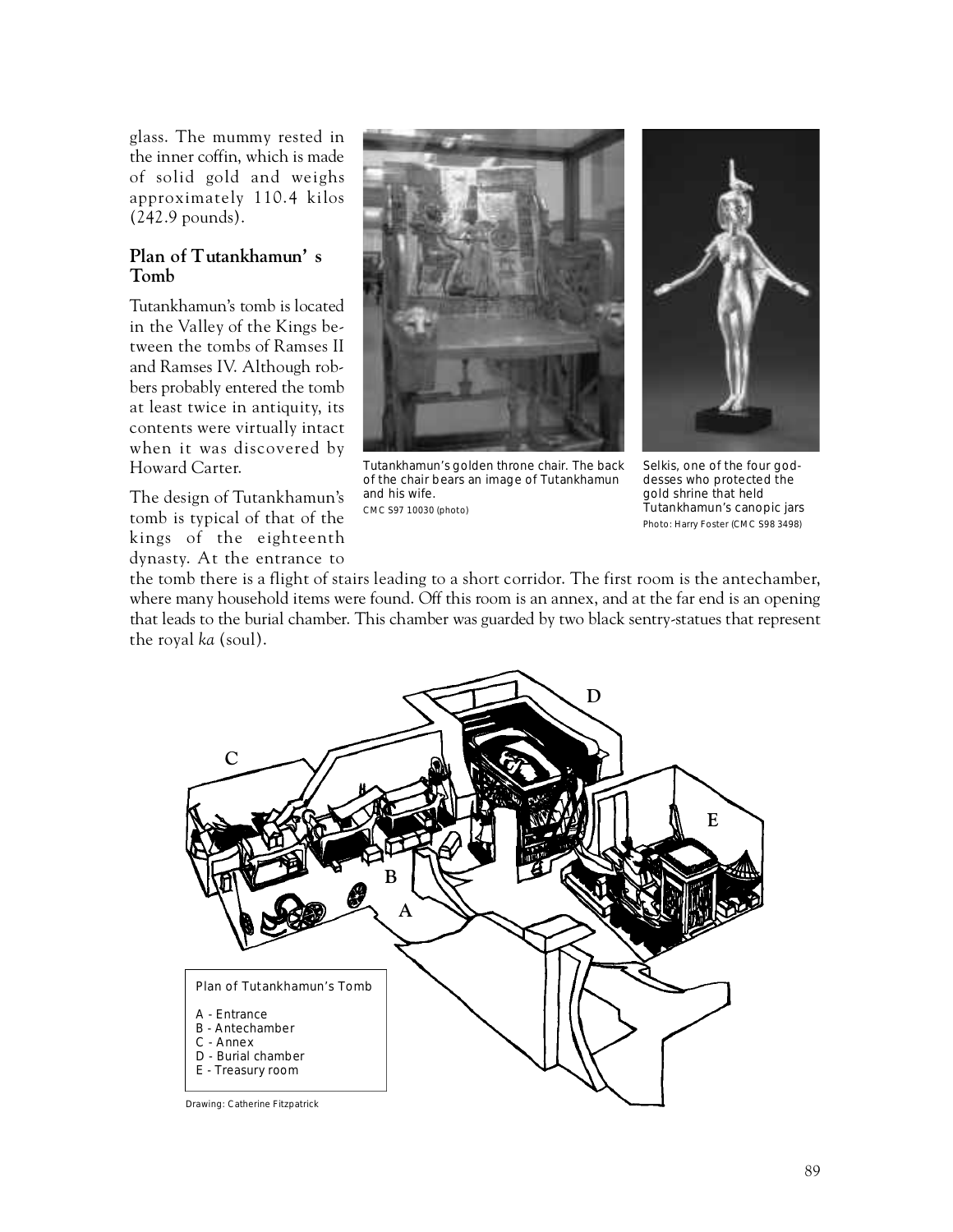

Inside the antechamber. One of two guardian figures that protected the entrance to Tutankhamun's burial chamber. Re-enactment scene from the film Mysteries of Egypt. CMC ECD98-026 #43



Royal beds, chests and round boxes of food were found in the antechamber of Tutankhamun's tomb. Robbers had left the tomb in a state of disorder. To prevent further intervention, priests resealed the tomb immediately after the robbers were discovered, without cleaning up the mess. Re-enactment scene from the film Mysteries of Egypt. CMC ECD98-027 #61

The burial chamber contains Tutankhamun's sarcophagus and coffin. Its walls are painted with scenes of Tutankhamun in the afterworld: the ritual of "opening the mouth" to give life to the deceased, the solar bark on which he travelled to the afterworld, and Tutankhamun's *ka* in the presence of Osiris. Off the burial chamber is the Treasury room, where a magnificent gilded canopic shrine was found. This was the most impressive object in the Treasury. A gold chest held four canopic jars containing the dead pharaoh's internal organs (lungs, stomach,

intestines and liver). Four goddesses protected the shrine — Neith to the north, Selkis to the south, Isis to the west and Nephthys to the east. Also found in this room were thirty-five model boats and a statue of Anubis, a god represented as having the head of a jackal. For conservation purposes, all these treasures have been removed to the Egyptian Museum in Cairo.

# **The Mummy's Curse**

The Egyptians were preoccupied with the cult of the dead. The mummified bodies of kings and commoners were placed in tombs filled with all the necessities of life. To protect the deceased in the afterlife and to prevent robbers or political enemies from desecrating the burials, the tombs were hidden in out-of-the-way places and a curse was invoked against violators.

The belief in the mummy's curse was rekindled when Lord Carnarvon, patron of Howard Carter's a rchaeological excavations, died of blood poisoning (following a mosquito bite that became infected) five months after the discovery of Tutankhamun's tomb. The public, however, preferred to explain his sudden death as the consequence of having disturbed Tutankhamun's tomb. For years, Carnarvon had been in poor health due to a car accident. To escape the damp winters in England, he went to Egypt and became interested in its ancient civilization. His unexpected death was undoubtedly the result of his weakened condition rather than the "curse", as many